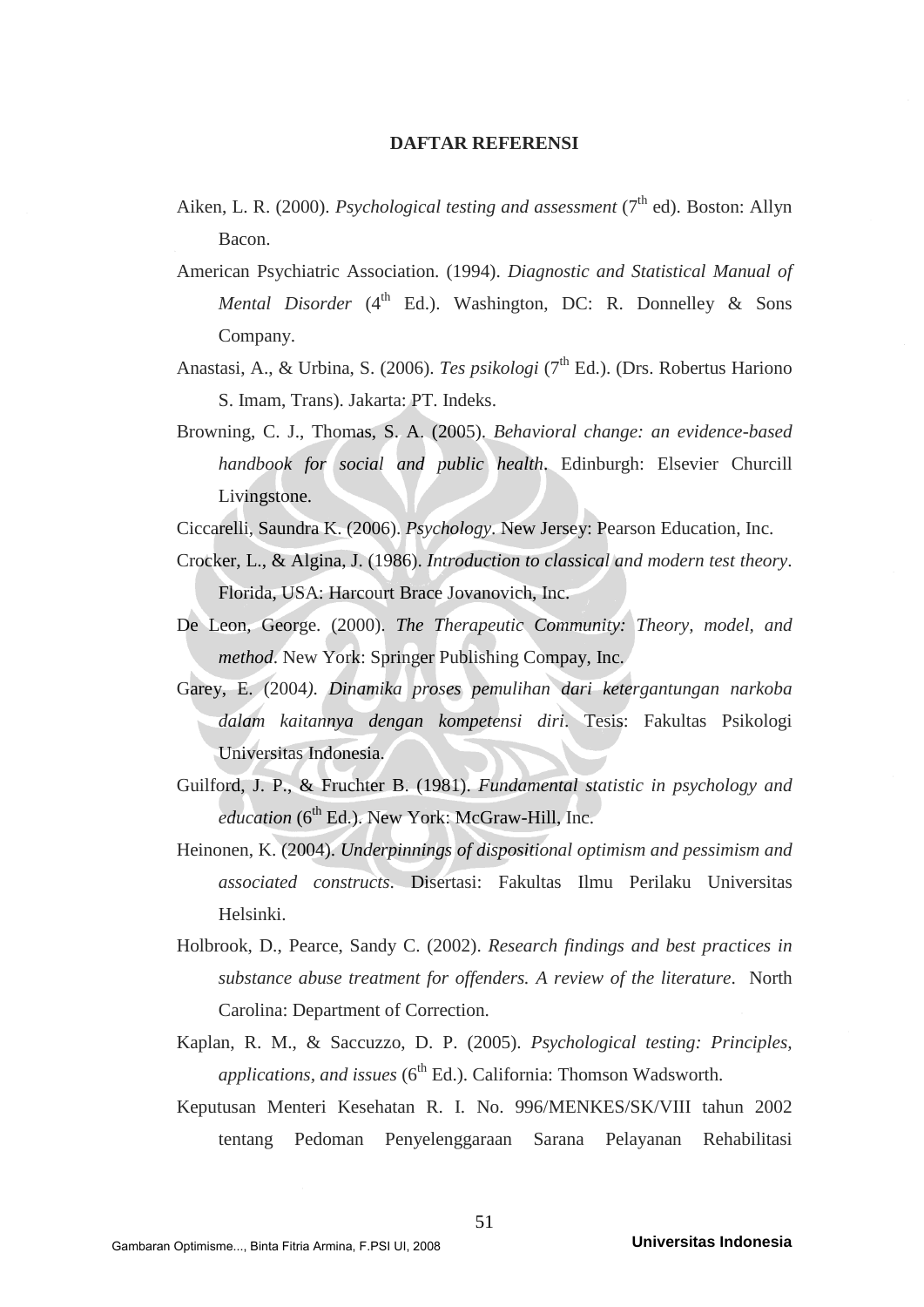Penyalahgunaan dan Ketergantungan Narkotika, Psikotropika, dan Zat Adiktif Lainnya (NAPZA).

- Kerlinger, F. N., & Lee, H. B. (2000). *Foundations of behavioral research* (4<sup>th</sup>) Ed.). Philadelphia: Harcourt College Publishers.
- Kumar, R. (1996). *Research methodology: Step-by-step guide for beginners*. California: Sage Publication, Inc.
- Larsen, R. J., Buss, D. M. (2005) *Personality psychology: Domains of knowledge about human nature* (2<sup>nd</sup> Ed). Saint Louis: Mc Graw Hill.
- Leshner, Alan I. (1999). *Principles of drug addiction treatment. A research-based guide*. United States: National Institute of Health Publication.
- Narcotics Anonymous World Services. (2000). *Narcotics anonymous* (5<sup>th</sup> Ed). California: Chatsworth.
- O' Connor, R. C., Cassidy,C. (2007). *Predicting hopelessness: The interaction between optimism/pessimism and specific future expectancies*. Cognition and Emotion, 21 (3), 596-613.
- Papalia, D. E., Olds, S. W., & Feldman, R. D. (2004). *Human development* (9h Ed.). Boston: McGraw-Hill International, Inc..
- Segerstrom, Suzanne C. (2006). *How does optimism suppress immunity? Evaluation of three affective pathways*. Health Psychology, 25 (5), 653-657.
- Snyder, C. R. & Lopez, S. J. (2005). *Handbook of positive psychology*. Oxford: Oxford University Press.
- Taylor, S. E., Kemeny, M. E., Aspinwall, L. G., Schneider, S. G., Rodriguez, R., & Herbert, M. (1992). *Optimism, coping, psychological distress, and hghrisk sexual behavior among men at risk for acquired immunodeficiency syndrome (AIDS)*. Journal of Personality and Social Psychology, 63, 460- 473.
- (2006). *Akibat Kecanduan Narkoba*. http://www.pikiranrakyat.com/cetak/2006/112006/07/belia/utama03.htm (10 Maret 2008) (2006). *Tolak Narkoba dengan Agama.* http://www.republikaonline.com/cetak\_berita.asp?id=256475&kat\_id=105& edisi=Cetak (10 Maret 2008)